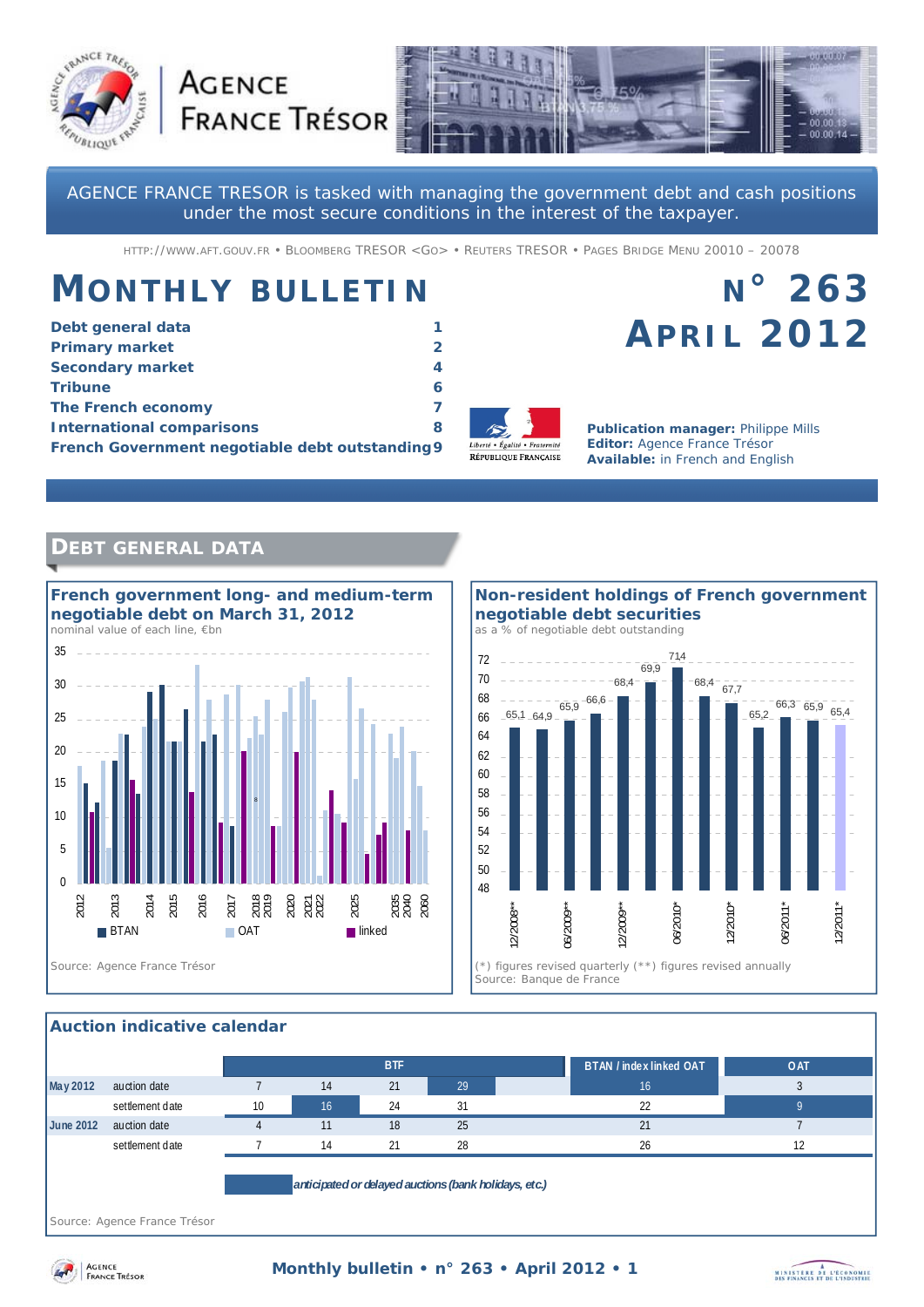## **NEWS BRIEF**

## **Public deficit shrinkage greater than anticipated in 2011**

Efforts by the French government to reduce the public deficit have continued to pay off. Forecast in September 2010 to reach 6% of gross domestic product (GDP) in the Loi de Finances Initiale (LFI – Initial Budget Act) for 2011, and subsequently 5.7% in the Stability Programme sent to the European Commission in April of last year, the 2011 public deficit figure ultimately released by INSEE, the national statistics office, was down to 5.2%, compared with 7.1% in 2010 (i.e. 1.9 percentage points lower) and 7.5% in 2009. This amounts to an improvement of 0.8 points over the initial LFI estimate. Lower-thananticipated government spending – 55.9% of GDP versus a forecast of 56.3% – accounted for 80% of the public deficit decrease (from 5.7% to 5.2%), while the balance was attributable to higher-than-anticipated revenue collection (with tax and social security contributions rising to 43.8% of GDP instead of 43.7% as forecast). This outcome reflects a reduction in government expenditure excluding debt service and pensions – an unprecedented achievement since 1945 – as well as enhanced public finance management and the first results of the reforms implemented. Moreover, public spending continued to grow more slowly in nominal terms, going from 2.3% in 2010 to 2.1% in 2011, and for the first time ever held steady in real terms, given that inflation for the year was likewise 2.1%. This means that with GDP growth of 1.7%, which is roughly the French economy's potential growth rate, the public deficit reduction in 2011 was entirely structural in nature.

With this improved budget outturn in 2011, France has demonstrated for the third year in a row its ability to surpass its own targets. In 2009, the initial deficit forecast was 8.2% of GDP; the actual deficit was 7.5%. In 2010, the 8.5% forecast proved to be much higher than the actual deficit, which was 7.1%.

In response to the signs of recovery shown by business and consumer surveys in March and to encouraging GDP growth in the fourth quarter of 2011, the Government raised its growth outlook for 2012 to 0.7% (versus 0.5% previously) and lowered its 2012 public deficit target from 4.5% to 4.4% of GDP. Thanks to these developments, France is in a good position to achieve its 3% deficit target in 2013, before moving on to a balanced budget.

# **PRIMARY MARKET**



#### 0 5 10 15 20 25 30 35 OAT 4/2014 BTAN 7/2014 OAT 10/2014 BTAN 1/2015 BTAN 7/2015 BTAN 2/2016 BTAN 7/2016 BTANi 7/2016 BTAN 2/2017 OAT 10/2017 OAT 10/2018 OATi 7/2019 OAT 10/2019 OAT 10/2020 OAT 10/2021 OAT 4/2022 OAT€i 7/2022 OATi 7/2023 OAT 10/2023 OAT 4/2026 OAT€i 7/2027 OAT 4/2035 OAT€i 7/2040 OAT 4/2041 ssued before 2012 ssued in 2012 **OATs and BTANs issues and cumulative total on March 31, 2012**  *€bn Source: Agence France Trésor*



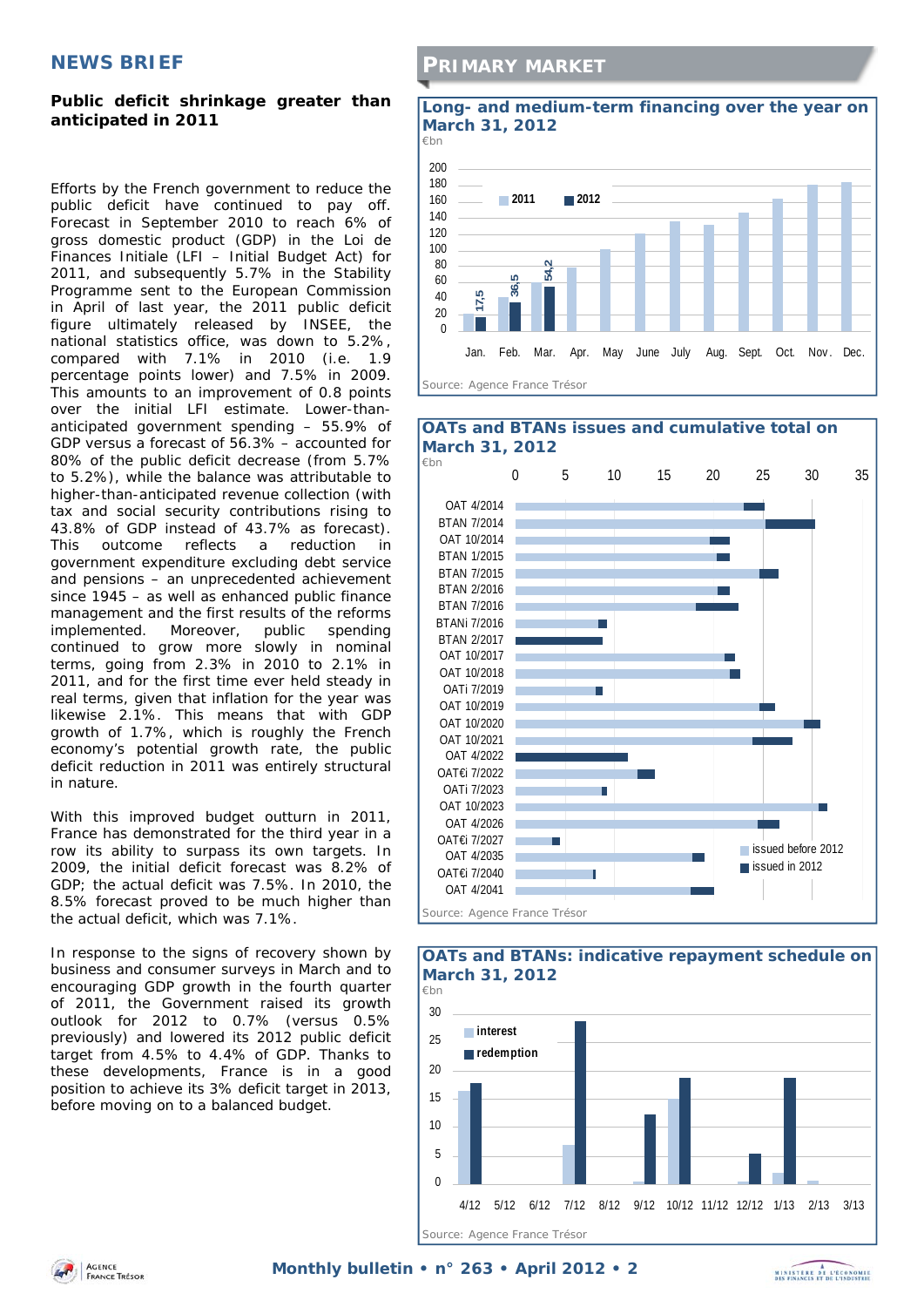## **OAT and BTAN auctions – March 2012**

**OAT 6 years OAT 8 years OAT 10 years OAT 15 years OAT 2 years OAT 2 years BTAN 4 years BTAN 5 years OATi 7 years OAT€i 10 years OAT€i 15 years** 10/25/2017 10/25/2019 4/25/2022 4/25/2026 4/25/2014 10/25/2014 2/25/2016 2/25/2017 7/25/2019 7/25/2022 7/25/2027 EUR million 4.25% 3,75% 3,00% 3,50% 4,00% 4,00% 2,25% 1,75% 1,30% 1,10% 1,85% **Auction date 3/1/2012 3/1/2012 3/1/2012 3/1/2012 3/15/2012 3/15/2012 3/15/2012 3/15/2012 3/15/2012 3/15/2012 3/15/2012** Settlement date 3/6/2012 3/6/2012 3/6/2012 3/6/2012 3/20/2012 3/20/2012 3/20/2012 3/20/2012 3/20/2012 3/20/2012 3/20/2012 **Amount announced** Bid amount 3,395 3,425 8,575 4,350 5,025 4,105 4,045 6,470 1,446 1,521 0,876 Amount served 825 1,250 3,915 2,001 2,106 1,930 1,165 3,260 654 619 309 NCTs after auction *233 343 620 292 0 0 0 0 0 0 0* **Total issued amount 1 058 1,593 4,535 2,293 2,106 1,930 1,165 3,260 654 619 309** Bid-to-cover ratio 4.12 2.74 2.19 2.17 2.39 2.13 3.47 1.98 2.21 2.46 2.83 Weighted average price 112.40% 108.73% 100.81% 102.27% 106.86% 108.04% 103.22% 99.84% 105.32% 101.30% 107.88% Yield to maturity 1.91% 2.48% 2.91% 3.30% 0.70% 0.86% 1.40% 1.78% 0.56% 0.97% 1.28% Indexation coefficient\* 1.03325 **<7,000 --- 8,000> <7,500 --- 8,500> <1,200 --- 1,700>**

\* as of the settlement date

*Source: Agence France Trésor* 

## **BTF auctions – March 2012**

*€m* 

*€m* 

|                            | <b>BTF</b>  | <b>BTF</b>     | <b>BTF</b> | <b>BTF</b>     |
|----------------------------|-------------|----------------|------------|----------------|
|                            | 3 month     | 6 month        | 9 month    | 12 month       |
| Auction date               | 3/5/2012    | 3/5/2012       |            | 3/5/2012       |
| <b>Issue</b>               | 13 weeks    | 26 weeks       |            | 52 weeks       |
| Settlement date            | 3/8/2012    | 3/8/2012       |            | 3/8/2012       |
| Ma turity                  | 6/7/2012    | 9/6/2012       |            | 3/7/2013       |
| Amount served              | 3,945       | 2,203          |            | 2,304          |
| NCTs after auction         | $\Omega$    | $\Omega$       |            | 197            |
| <b>Total issued amount</b> | 3,945       | 2,203          |            | 2,501          |
| Weighted average rate      | 0.049%      | 0.105%         |            | 0.232%         |
| <b>Auction date</b>        | 3/12/2012   | 3/12/2012      |            | 3/12/2012      |
| <b>Issue</b>               | 12 weeks    | 25 weeks       |            | 51 weeks       |
| Settlement date            | 3/15/2012   | 3/15/2012      |            | 3/15/2012      |
| Ma turity                  | 6/7/2012    | 9/6/2012       |            | 3/7/2013       |
| Amount served              | 4,009       | 1,870          |            | 2,104          |
| NCTs after auction         | $\Omega$    | $\Omega$       |            | $\Omega$       |
| <b>Total issued amount</b> | 4,009       | 1,870          |            | 2,104          |
| Weighted average rate      | 0.067%      | 0.102%         |            | 0.222%         |
| <b>Auction date</b>        | 3/19/2012   | 3/19/2012      |            | 3/19/2012      |
| <b>Issue</b>               | 13 weeks    | 24 weeks       |            | 50 weeks       |
| Settlement date            | 3/22/2012   | 3/22/2012      |            | 3/22/2012      |
| Maturity                   | 6/21/2012   | 9/6/2012       |            | 3/7/2013       |
| Amount served              | 4,007       | 1,690          |            | 1,600          |
| NCTs after auction         | 78          | 57             |            | $\overline{0}$ |
| <b>Total issued amount</b> | 4,085       | 1,747          |            | 1,644          |
| Weighted average rate      | 0.047%      | 0.122%         |            | 0.219%         |
| <b>Auction date</b>        | 3/26/2012   | 3/26/2012      |            | 3/26/2012      |
| <b>Issue</b>               | 12 weeks    | 23 weeks       |            | 49 weeks       |
| Settlement date            | 3/29/2012   | 3/29/2012      |            | 3/29/2012      |
| Ma turity                  | 6/21/2012   | 9/6/2012       |            | 3/7/2013       |
| Amount served              | 4,002       | 1,404          |            | 1,509          |
| NCTs after auction         | $\mathbf 0$ | $\overline{0}$ |            | $\overline{0}$ |
| <b>Total issued amount</b> | 4,002       | 1,404          |            | 1,509          |
| We ighted a verage rate    | 0.048%      | 0.110%         |            | 0.233%         |

*Source: Agence France Trésor* 



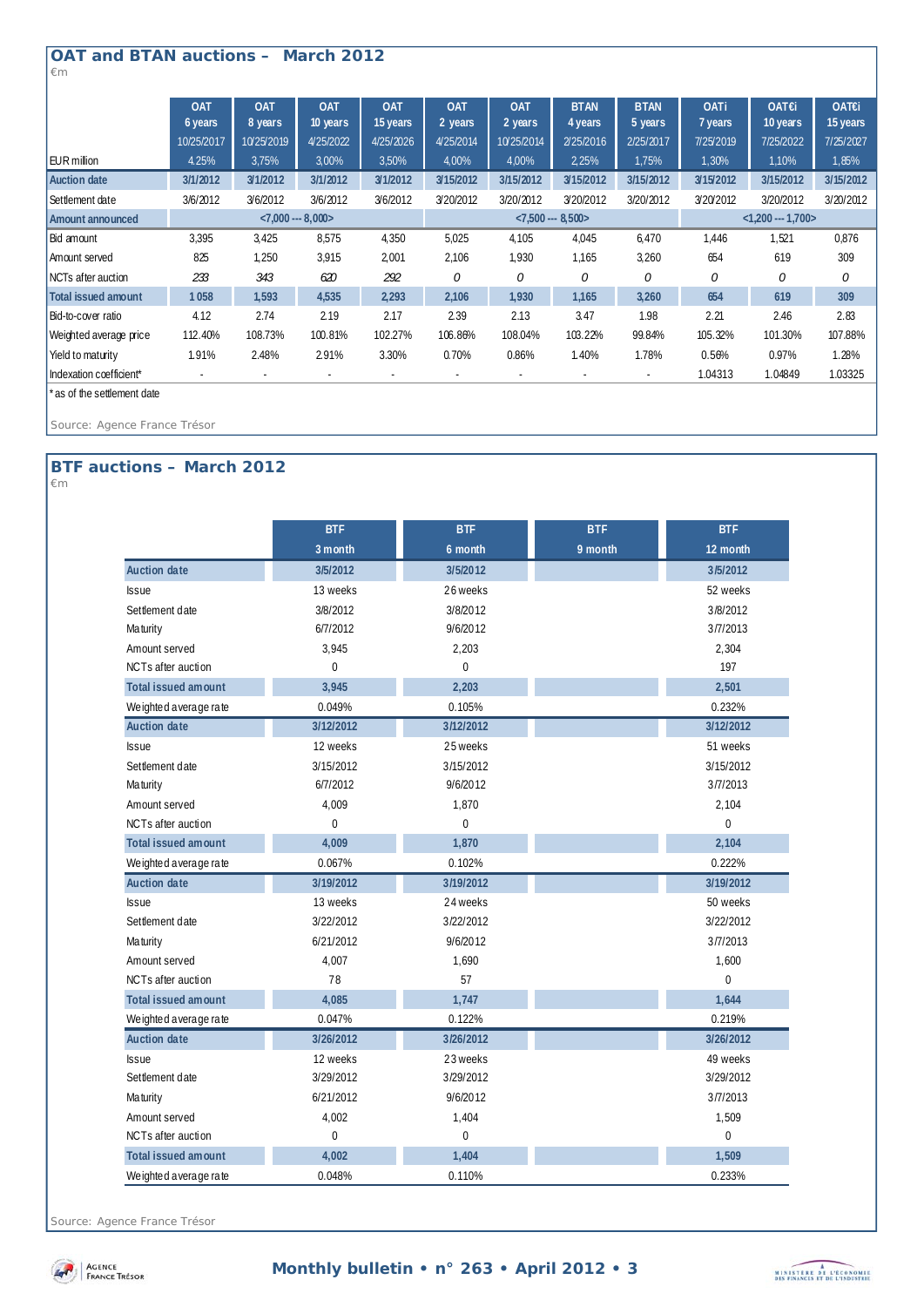# **SECONDARY MARKET**





#### **Breakeven inflation**  *daily quotes in %*

0.5 0.8 1.1 1.4 1.7 2.0 2.3 2.6 2.9 4/1/10 8/1/10 12/1/10 4/1/11 8/1/11 12/1/11 4/1/12 France 10 years (1) Euro zone 10 years (2) France 30 years (3) Euro zone 30 years (4)

(1) difference between the yield of the OAT 3.75% April 2017 and the yield of the OATi 1% July 2017 (2) difference between the yield of the OAT 4.25% April 2019 and the yield

of the OAT€i 2.25% July 2020 (3) difference between the yield of the OAT 5.5% April 2029 and the yield of the OATi 3.4% July 2029

(4) difference between the yield of the OAT 5.75% October 2032 and the yield of the OAT€i 3.15% July 2032

*Source: Bloomberg* 

| end of February<br>end<br>end<br>end<br>end<br>end<br>end<br>end<br>2007<br>2008<br>2010<br>2005<br>2006<br>2009<br>2011<br>2012<br>Negotiable government debt outstanding<br>877<br>921<br>877<br>1,017<br>1,148<br>1,229<br>1,313<br>1,334<br>132<br>152<br>159<br>166<br>of which index-linked securities<br>90<br>110<br>148<br>170<br>171<br>593<br>641<br>681<br>719<br>888<br>908<br>OAT<br>610<br>816<br>202<br>253<br><b>BTAN</b><br>189<br>215<br>247<br>250<br>200<br>198<br>226 | Negotiable government debt and swaps<br>$\not\varepsilon$ bn |  |  |  |  |                      |
|---------------------------------------------------------------------------------------------------------------------------------------------------------------------------------------------------------------------------------------------------------------------------------------------------------------------------------------------------------------------------------------------------------------------------------------------------------------------------------------------|--------------------------------------------------------------|--|--|--|--|----------------------|
|                                                                                                                                                                                                                                                                                                                                                                                                                                                                                             |                                                              |  |  |  |  | end of March<br>2012 |
|                                                                                                                                                                                                                                                                                                                                                                                                                                                                                             |                                                              |  |  |  |  | 1,352                |
|                                                                                                                                                                                                                                                                                                                                                                                                                                                                                             |                                                              |  |  |  |  |                      |
|                                                                                                                                                                                                                                                                                                                                                                                                                                                                                             |                                                              |  |  |  |  | 922                  |
|                                                                                                                                                                                                                                                                                                                                                                                                                                                                                             |                                                              |  |  |  |  |                      |
| <b>BTF</b><br>95<br>78<br>214<br>187<br>178<br>177<br>66<br>138<br>176                                                                                                                                                                                                                                                                                                                                                                                                                      |                                                              |  |  |  |  |                      |
| 28<br>16<br>13<br>52<br>44<br>42<br>20<br>11<br>13<br><b>Swaps outstanding</b>                                                                                                                                                                                                                                                                                                                                                                                                              |                                                              |  |  |  |  |                      |
| Average maturity of the negotiable debt                                                                                                                                                                                                                                                                                                                                                                                                                                                     |                                                              |  |  |  |  |                      |
| before swaps<br>7 years<br>7 years<br>7 years<br>7 years<br>7 years<br>6 years<br>6 years<br>6 years                                                                                                                                                                                                                                                                                                                                                                                        |                                                              |  |  |  |  | 7 years              |
| 267 days<br>292 days<br>57 days<br>61 days<br>45 days<br>51 days<br>246 days<br>68 days                                                                                                                                                                                                                                                                                                                                                                                                     |                                                              |  |  |  |  | 36 days              |
| 7 years<br>7 years<br>7 years<br>7 years<br>after swaps<br>7 years<br>6 years<br>6 years<br>6 years                                                                                                                                                                                                                                                                                                                                                                                         |                                                              |  |  |  |  | 7 years              |
| 228 days<br>233 days<br>29 days<br>276 days<br>52 days<br>56 days<br>16 days<br>60 days<br>Source: Agence France Trésor                                                                                                                                                                                                                                                                                                                                                                     |                                                              |  |  |  |  | 32 days              |

## **Negotiable government debt and swaps**

*Source: Agence France Trésor* 

AGENCE **FRANCE TRESOR** 

## **Monthly bulletin • n° 263 • April 2012 • 4**

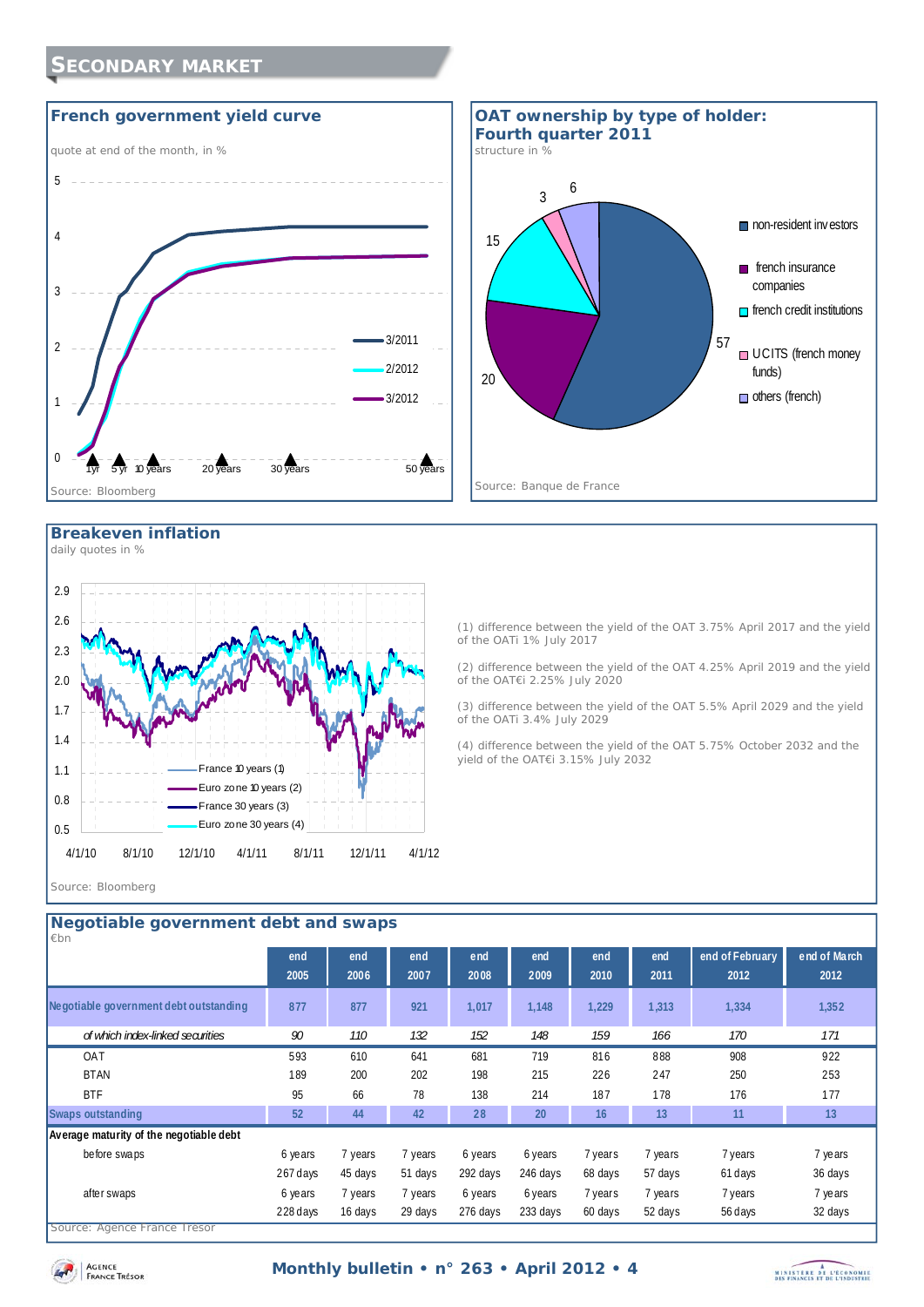

#### **Primary dealers, monthly fixed-rate repo transactions**





## $\Omega$ 1 2 3 4 5 2009 2010 2011 2012 40,0 42,5 45,0 47,5 50,0 52,5 stripping reassembly strips outstanding (->) **Stripping and reassembly activity**  *€bn*

*\* New rules since November 09 / See tab on page 10 and 11 for more details on stripped bonds Source: Euroclear France* 



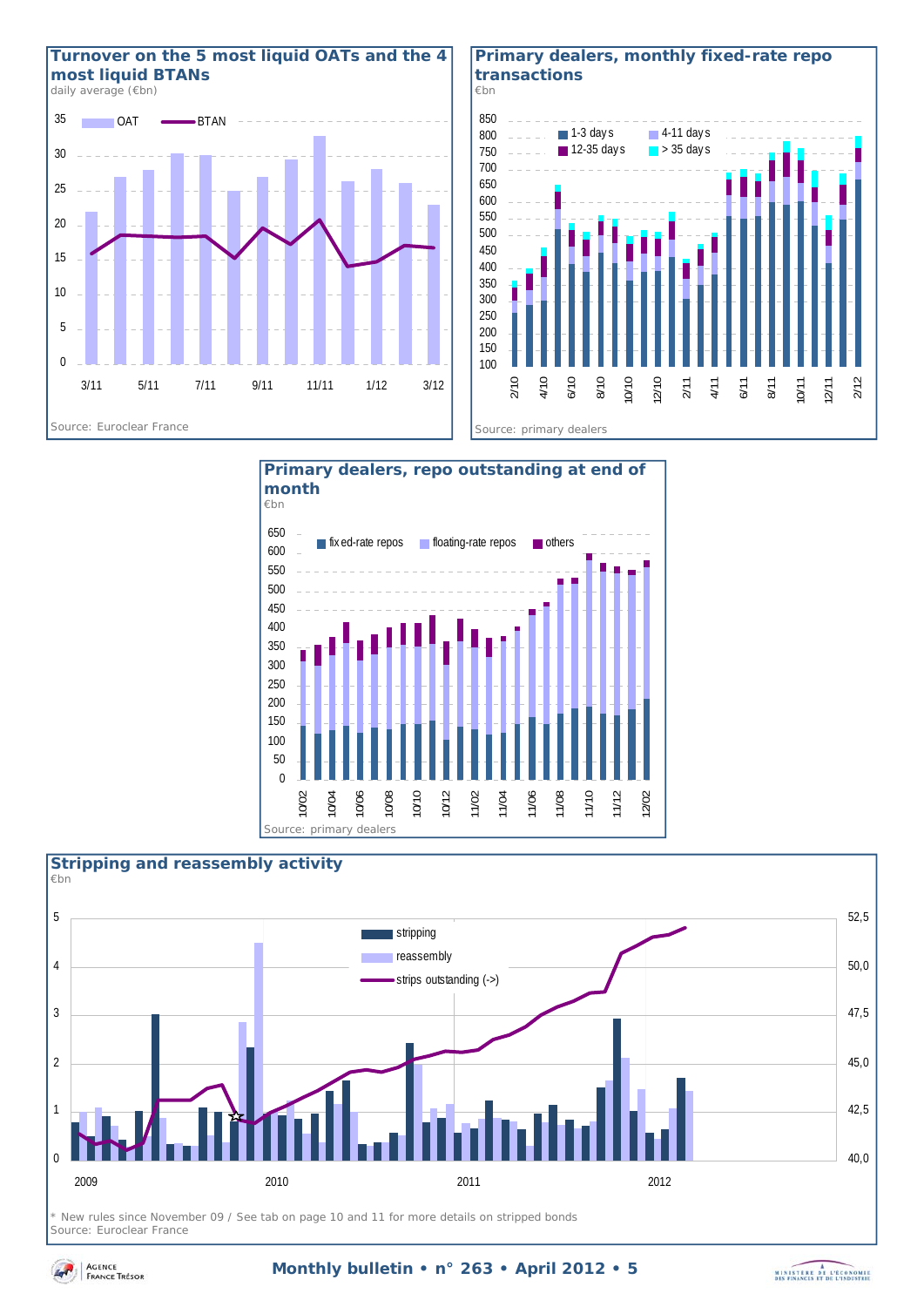# **Macroeconomic Imbalance Procedures (MIP) for Spain and Cyprus?**

#### By Guillaume Menuet, Economist, Citigroup

One of the key assumptions underpinning the Stability and Growth Pact (SGP) was that macro imbalances would be either self-correcting or not re-emerge once countries adhered strictly to the Maastricht criteria on public budgets. This turned out to be erroneous as large and persistent macroeconomic imbalances accumulated over the past decade. These can be associated with some of the root causes of the current economic and budgetary crisis in Europe. As a result, policy makers and governments decided to strengthen the framework for economic governance in order to prevent a re-emergence of such imbalance in the future.

In order to pass judgment on the usefulness of the EU Commission's new scoreboard presented in the first Alert Mechanism Report (AMR), we look back at the data from 2001 and calculate the number of threshold breaches. We find that the un-weighted average number of breaches for the euro area has remained elevated and relatively stable, ranging from a high of 4.2 (out of a maximum of 10) in 2004-05 to a low of 3.6 in 2006-07. On a country basis, Austria has the smallest average number of threshold breaches historically (2.1), followed by Germany and Slovenia (2.5), the Netherlands (2.6) and Finland, France and Italy (2.7). Conversely, the worst performer is Spain (5.7), followed by Greece and Estonia (5.6), Malta (5.5), Portugal and Slovakia (5.1), Cyprus (4.9) and Ireland (4.6).

The three countries currently under Troika programmes share the following characteristics: all of them have at least five threshold breaches, of which at least three are concentrated in the external imbalances and competitiveness segment. The other countries currently displaying similar characteristics are Spain and Cyprus. We expect that an Excessive Imbalance Procedure (EIP) is likely to be opened against Spain and Cyprus at the 22 June Ecofin meeting.

The euro area's fourth largest economy is one of the most imbalanced. In 2010, Spain was one of four countries with the highest number of threshold breaches (6 out of 10), even if important progress were achieved relative to 2009 with respect to the effective exchange rate and unit labour costs. Unemployment, the current account deficit and net investment positions are the segments in which Spain has been scoring particularly badly in recent years.

Nevertheless, our calculations show that Spain's aggregate position including all ten scoreboard criteria improved by two notches in 2010 moving to #14 from #16. While the number of thresholds exceeded remain the same (the two external



MINISTRE DE L'ÉCONOMIE

measures, one competitiveness criterion and three internal indicators), its average ranking was the most improved, as the composite reading fell by almost two points to 8.7 in 2010 from 10.3 in 2009.

At this stage, the MIP does not stipulate what kind of macro-prudential tools could be used to address the situation of excessive credit growth. Nor does it explain what generic policies members states that are found to have both exceeded a large enough number of thresholds and identified to be imbalanced enough to warrant being placed in an Excessive Imbalance Procedure should follow. We doubt that extra fiscal tightening can be the only solution for countries identified by the MIP exercise. Nevertheless, we conclude that the new framework is a powerful analytical tool, and that its usefulness could be enhanced by using forecasts in the scoreboard.

NB: this Agence France Trésor forum offers economists an opportunity to express their personal opinion. Thus, the above article strictly reflects the author's view, and should not be construed as expressing the viewpoints of Agence France Trésor or the Ministry of the Economy, Finance and Industry .

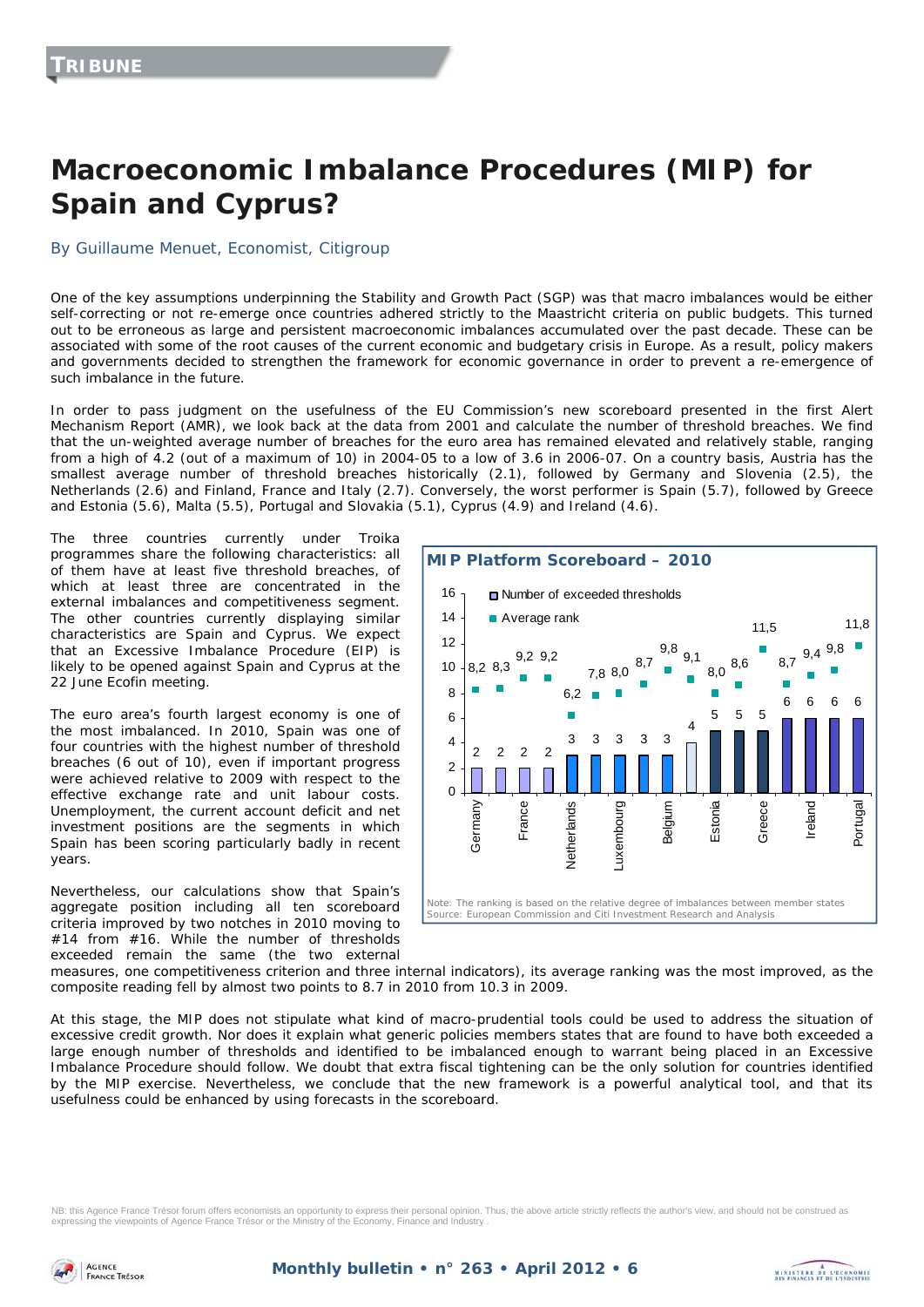#### **Macro-economic forecast**

*Real growth rate as a %* 

|                              | 2011 | 2012 | 2013 |
|------------------------------|------|------|------|
| French GDP                   | 1.7  | 0.7  | 1.75 |
| Household consumption        | 0.4  | 0.4  | 1.2  |
| <b>Business investment</b>   | 2.9  | 0.9  | 2.9  |
| Exports                      | 5.0  | 3.4  | 5.2  |
| Imports                      | 4.8  | 1.6  | 4.0  |
| Consumer prices              | 2.1  | 1.9  | 1.8  |
| (on an annual average basis) |      |      |      |

*Source: French stability programme 2012-2016, Ministry of the Economy, Finance and Industry* 



*Variation in %* 





*Source: Ministry of the Budget, Public Accounts and State Reform* 

# Industrial output\*, year-on-year -1.7% **2/2012** Household consumption, **Recent economic indicators**

| House hold consumption,                                                                                   |            |            |
|-----------------------------------------------------------------------------------------------------------|------------|------------|
| year-on-year                                                                                              | 1.0%       | 2/2012     |
| Unemployment rate (ILO)                                                                                   | 9.8%       | 12/2011    |
| Consumer prices,                                                                                          |            |            |
| year-on-year                                                                                              |            |            |
| all items                                                                                                 | 2.3%       | 3/2012     |
| all items excluding tobacco                                                                               | 2.2%       | 3/2012     |
| Trade balance, fob-fob, sa                                                                                | -6.4€bn    | 2/2012     |
|                                                                                                           | $-5.66$ bn | 1/2012     |
| Current account balance, sa                                                                               | $-5.06$ bn | 2/2012     |
|                                                                                                           | -4.4€bn    | 1/2012     |
| 10-year constant maturity rate (TEC10)                                                                    | 2.91%      | 03/30/2012 |
| 3-month interest rate (Euribor)                                                                           | 0.777%     | 03/30/2012 |
| EUR/USD                                                                                                   | 1.3356     | 03/30/2012 |
| <b>EUR</b> / JPY                                                                                          | 109.56     | 03/30/2012 |
| *manufactured goods / Source: Insee, Ministry of the Economy, Fi-<br>nance and Industry, Banque de France |            |            |

### **Euro exchange rate**





**Public finance: general government deficit** 

*Source: according to Maastricht Treaty, Insee and Ministry of the Economy, Finance and Industry* 



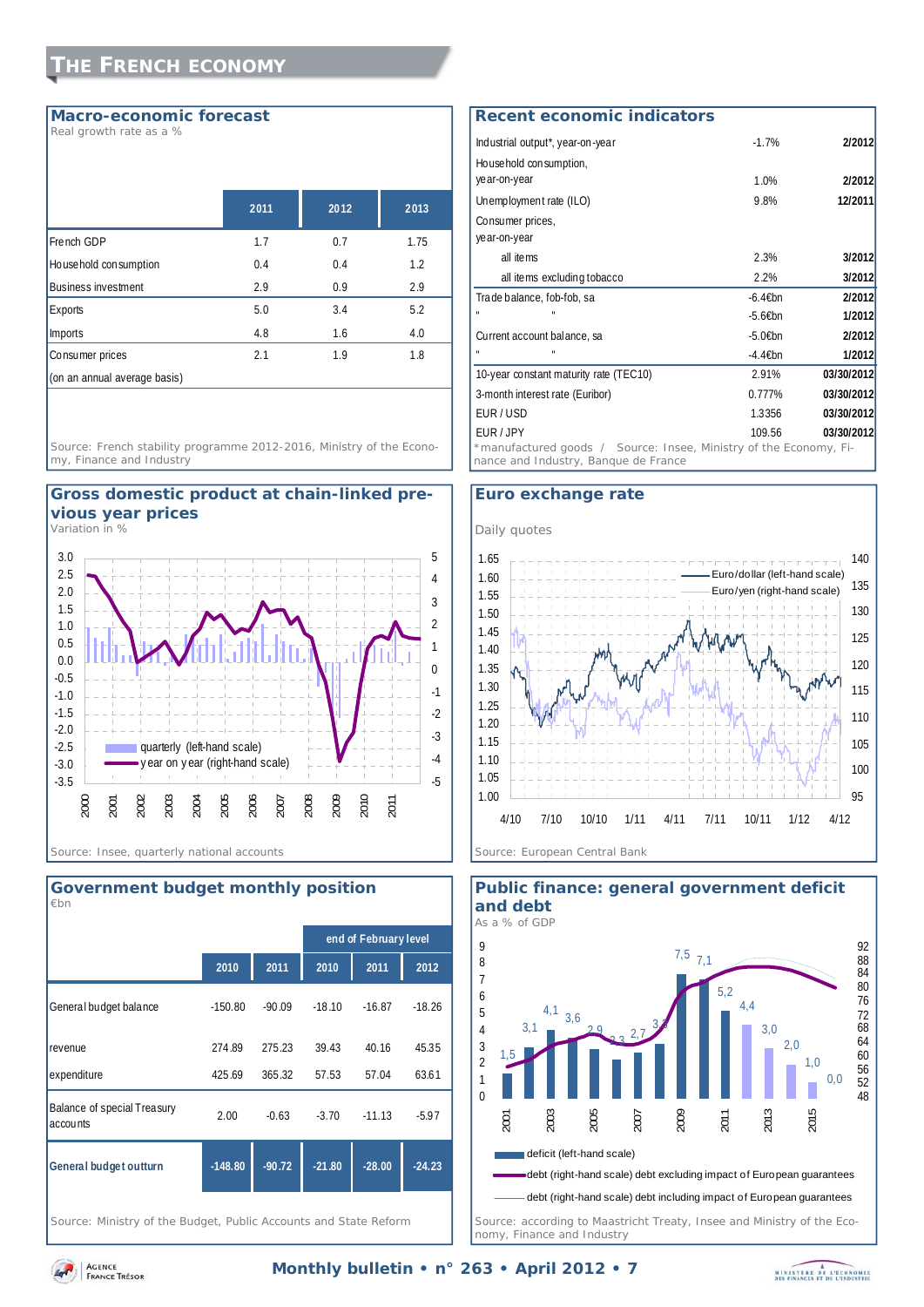### **Timetable for the release of French economic indicators**

| Timetable for the release of French economic indicators    |                                                          |  |  |
|------------------------------------------------------------|----------------------------------------------------------|--|--|
| May 2012                                                   | <b>June 2011</b>                                         |  |  |
| 05/09 Foreign trade in March                               | 06/07 Job seekers Q1-2012 (BIT)                          |  |  |
| 05/10 Industrial output in March                           | 06/08 Foreign trade in April                             |  |  |
| 05/11 Industrial investments: April 2012                   | 06/11 Industrial output in April                         |  |  |
| 05/14 Balance of payments in March                         | 06/12 Payroll employment: final results Q1-2012          |  |  |
| 05/15 Consumer prices: index for April                     | 06/13 Balance of payments in April                       |  |  |
| 05/15 Quarterly national accounts: first results Q1-2012   | 06/13 Consumer prices: index for May                     |  |  |
| 05/15 Payroll employment: provisional results Q1-2012      | 06/16 Inflation (HICP): April index                      |  |  |
| 05/16 Inflation (HICP): April index                        | 06/22 Industrial trends: monthly survey for June         |  |  |
| 05/24 Industrial trends: monthly survey for May            | 06/26 New building starts in May                         |  |  |
| 05/25 Household confidence survey: May survey              | 06/26 Household confidence survey: June survey           |  |  |
| 05/30 Job seekers in April                                 | 06/26 Job seekers in May                                 |  |  |
| 05/30 New building starts in April                         | 06/29 Industrial producer prices: May index              |  |  |
| 05/31 Household consumption of manufactured goods in April | 06/29 Quarterly national accounts: final results Q1-2012 |  |  |
|                                                            | 06/29 General government debt Q1-2012                    |  |  |
|                                                            | 06/29 Household consumption of manufactured goods in May |  |  |
| Source: Insee, Eurostat                                    |                                                          |  |  |

# **INTERNATIONAL COMPARISONS**





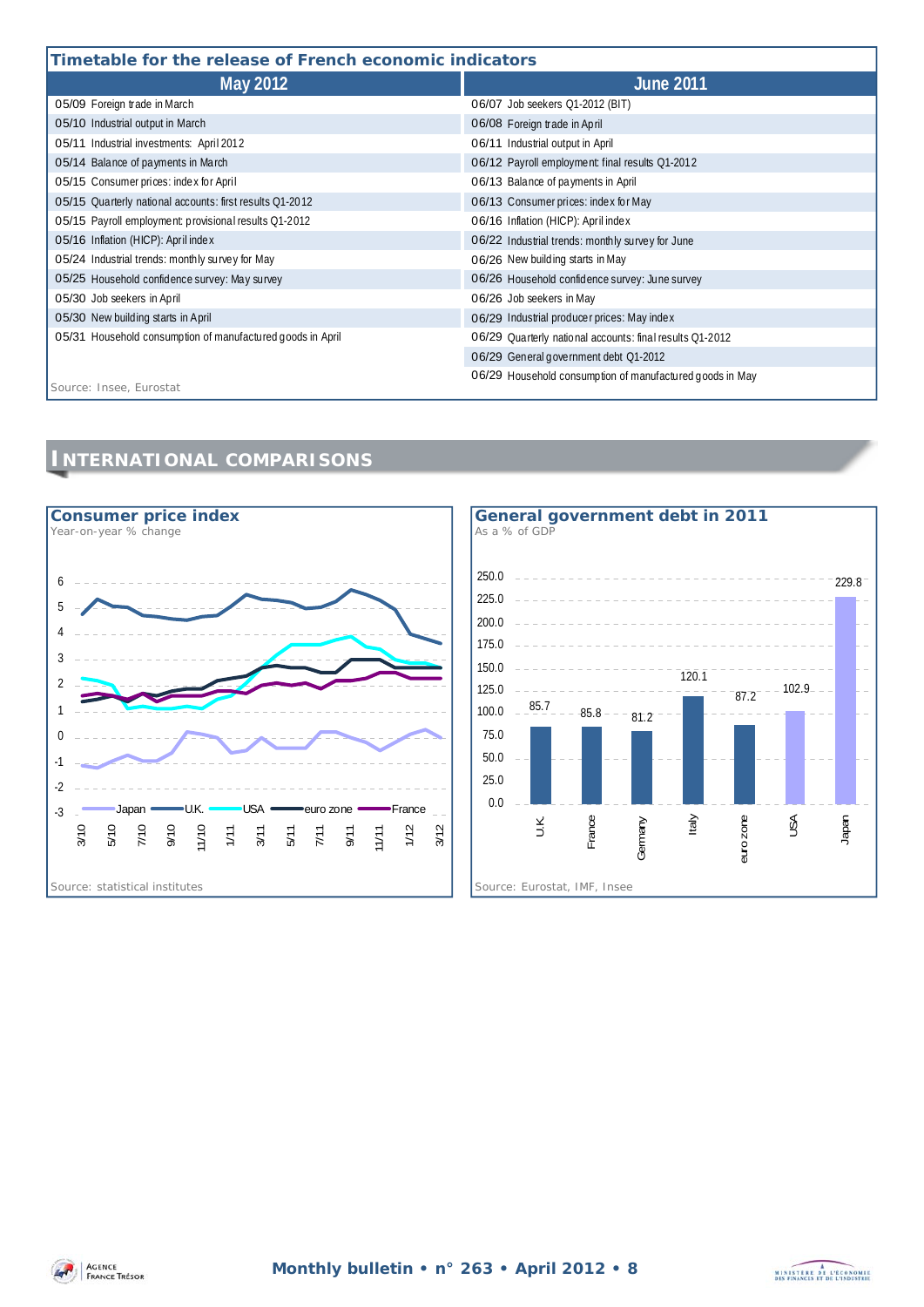# **Treasury notes at March 31, 2012**

*In euros* 

| <b>ISIN CODE</b><br>Euroclear France | <b>Bond</b>                  | Outstanding       | Inde xation<br>coefficient | Face value    |
|--------------------------------------|------------------------------|-------------------|----------------------------|---------------|
|                                      | Échéance 2012                | 27,562,000,000    |                            |               |
| FR0110979186                         | BTAN 4.5% 12 July 2012       | 15,160,000,000    |                            |               |
| FR0118153370                         | BTAN 0.75% 20 September 2012 | 12,402,000,000    |                            |               |
|                                      | Échéance 2013                | 55,085,000,000    |                            |               |
| FR0113087466                         | BTAN 3.75% 12 January 2013   | 18,738,000,000    |                            |               |
| FR0114683842                         | BTAN 4.5% 12 July 2013       | 22,656,000,000    |                            |               |
| FR0119580019                         | BTAN 2% 25 September 2013    | 13,691,000,000    |                            |               |
|                                      | Échéance 2014                | 59,466,000,000    |                            |               |
| FR0116114978                         | BTAN 2.5% 12 January 2014    | 29,197,000,000    |                            |               |
| FR0116843535                         | BTAN 3% 12 July 2014         | 30,269,000,000    |                            |               |
|                                      | Échéance 2015                | 48,112,000,000    |                            |               |
| FR0117836652                         | BTAN 2.5% 15 January 2015    | 21,605,000,000    |                            |               |
| FR0118462128                         | BTAN 2% 12 July 2015         | 26,507,000,000    |                            |               |
|                                      | Échéance 2016                | 53,696,155,100    |                            |               |
| FR0119105809                         | BTAN 2.25% 25 February 2016  | 21,624,000,000    |                            |               |
| FR0119580050                         | BTAN 2.5% 25 July 2016       | 22,553,000,000    |                            |               |
| FR0119105791                         | BTANi 0.45% 25 July 2016     | 9,519,155,100 (1) | 1.02555                    | 9,282,000,000 |
|                                      | Échéance 2017                | 8,837,000,000     |                            |               |
| FR0120473253                         | BTAN 1.75% 25 February 2017  | 8,837,000,000     |                            |               |

| <b>Total Treasury notes</b>      | 252,758,155,100      |
|----------------------------------|----------------------|
| <b>Average maturity of BTANs</b> | 2 years and 150 days |

(1) Indexed bonds outstanding = face value x indexation coefficient

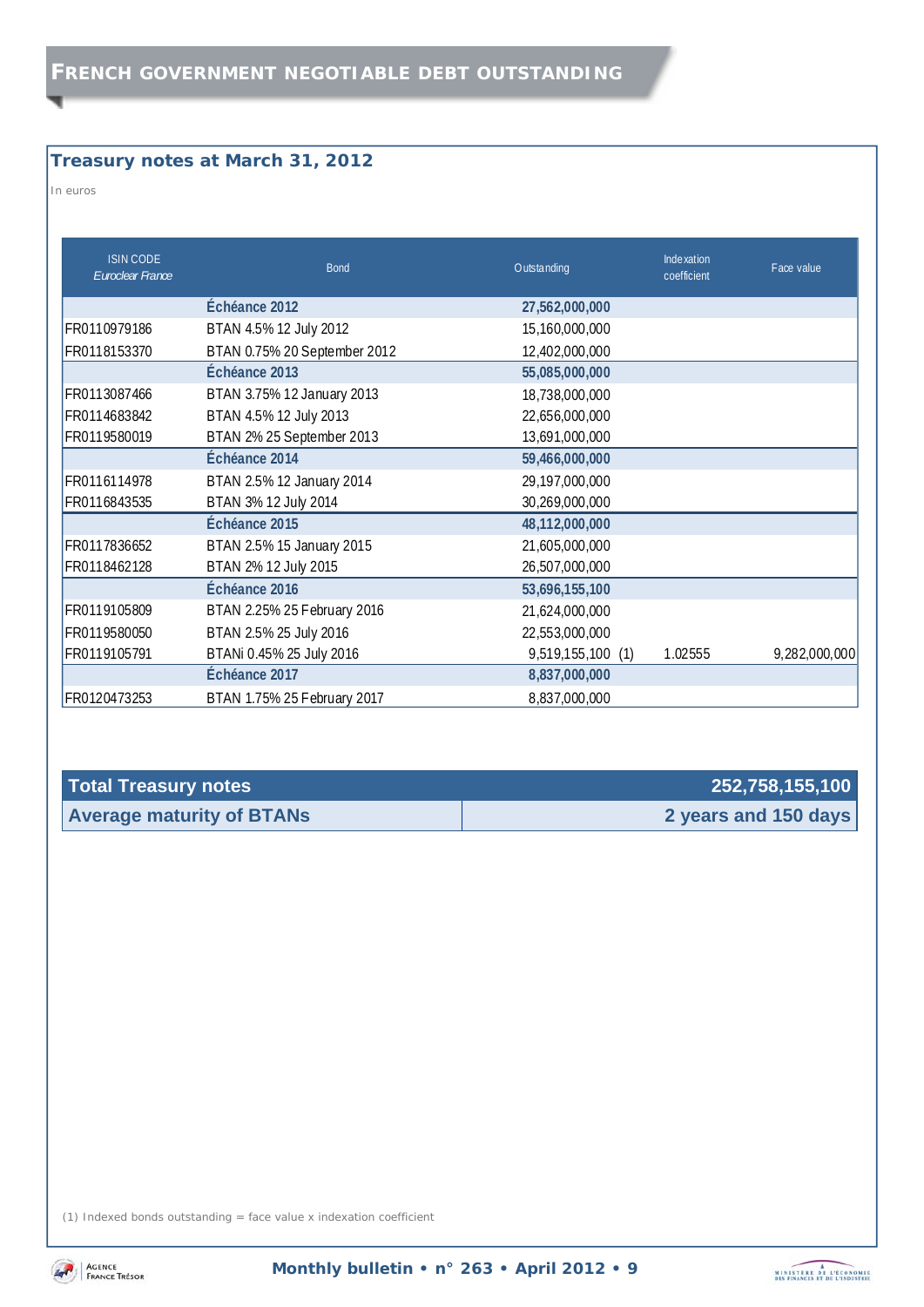# **Fungible Treasury bonds at March 31, 2012**

*In euros* 

| <b>ISIN CODE</b><br>Euroclear France | <b>Bond</b>                     | Outstanding           | Indexation<br>coefficient | Face value     | <b>Stripped</b> |
|--------------------------------------|---------------------------------|-----------------------|---------------------------|----------------|-----------------|
|                                      | Échéance 2012                   | 55,309,830,203        |                           |                |                 |
| FR0000188328                         | OAT 5% 25 April 2012            | 17,796,110,580        |                           |                | 0               |
| FR0000188013                         | OAT€i 3% 25 July 2012           | 13,361,899,360 (1)    | 1.21516                   | 10,996,000,000 | 0               |
| FR0000188690                         | OAT 4.75% 25 October 2012       | 18,716,122,924        |                           |                | 0               |
| FR0000570780                         | OAT 8.5% 26 December 2012       | 5,435,697,339         |                           |                |                 |
|                                      | Échéance 2013                   | 64,839,528,662        |                           |                |                 |
| FR0000188989                         | OAT 4% 25 April 2013            | 22,757,183,879        |                           |                | 0               |
| FR0000188955                         | OATi 2.5% 25 July 2013          | 18,297,587,104 (1)    | 1.16598                   | 15,692,882,471 | 0               |
| FR0010011130                         | OAT 4% 25 October 2013          | 23,784,757,679        |                           |                | 0               |
|                                      | Échéance 2014                   | 46,695,724,224        |                           |                |                 |
| FR0010061242                         | OAT 4% 25 April 2014            | 25, 111, 752, 234     |                           |                | 0               |
| FR0010112052                         | OAT 4% 25 October 2014          | 21,583,971,990        |                           |                | 0               |
|                                      | Échéance 2015                   | 70,955,574,013        |                           |                |                 |
| FR0010163543                         | OAT 3.5% 25 April 2015          | 21,527,313,893        |                           |                | 0               |
| FR0010135525                         | OAT€i 1.6% 25 July 2015         | 16,192,260,120 (1)    | 1.15231                   | 14,052,000,000 | 0               |
| FR0010216481                         | OAT 3% 25 October 2015          | 33,236,000,000        |                           |                | $\Omega$        |
|                                      | Échéance 2016                   | 56,770,000,000        |                           |                |                 |
| FR0010288357                         | OAT 3.25% 25 April 2016         | 27,981,000,000        |                           |                | $\Omega$        |
| FR0000187361                         | OAT 5% 25 October 2016          | 28,789,000,000        |                           |                | 560,263,600     |
|                                      | Échéance 2017                   | 74,771,066,950        |                           |                |                 |
| FR0010415331                         | OAT 3.75% 25 April 2017         | 30,235,000,000        |                           |                | 0               |
| FR0010235176                         | OATi 1% 25 July 2017            | 22,356,066,950 (1)    | 1.10701                   | 20,195,000,000 | 0               |
| FR0010517417                         | OAT 4.25% 25 October 2017       | 22,180,000,000        |                           |                | 0               |
|                                      | Échéance 2018                   | 48,163,000,000        |                           |                |                 |
| FR0010604983                         | OAT 4% 25 April 2018            | 25,520,000,000        |                           |                | 0               |
| FR0010670737                         | OAT 4.25% 25 October 2018       | 22,643,000,000        |                           |                | $\Omega$        |
|                                      | Échéance 2019                   | 72,206,248,713        |                           |                |                 |
| FR0000189151                         | OAT 4.25% 25 April 2019         | 28,002,000,000        |                           |                | 0               |
| FR0010850032                         | OATi 1.3% 25 July 2019          | 9,134,239,360 (1)     | 1.04177                   | 8,768,000,000  |                 |
| FR0000570921                         | OAT 8.5% 25 October 2019        | 8,844,392,893         |                           |                | 5,641,300,100   |
| FR0010776161                         | OAT 3.75% 25 October 2019       | 26,203,000,000        |                           |                | 0               |
| FR0000570954                         | OAT cap. 9.82% 31 December 2019 | 22,616,460<br>(2)     |                           | 6,692,154      |                 |
|                                      | Échéance 2020                   | 84,105,401,500        |                           |                |                 |
| FR0010854182                         | OAT 3.5% 25 April 2020          | 29,871,000,000        |                           |                | 0               |
| FR0010050559                         | OAT€i 2.25% 25 July 2020        | 23,489,401,500 (1)    | 1.17594                   | 19,975,000,000 | 0               |
| FR0010949651                         | OAT 2.5% 25 October 2020        | 30,745,000,000        |                           |                | 0               |
|                                      | Échéance 2021                   | 59,355,000,000        |                           |                |                 |
| FR0010192997                         | OAT 3.75% 25 April 2021         | 31,402,000,000        |                           |                | 213,766,800     |
| FR0011059088                         | OAT 3.25% 25 October 2021       | 27,953,000,000        |                           |                | U               |
|                                      | Échéance 2022                   | 27,060,836,610        |                           |                |                 |
| FR0000571044                         | OAT 8.25% 25 April 2022         | 1,243,939,990         |                           |                | 755,468,400     |
| FR0011196856                         | OAT 3% 25 April 2022            | 11,050,000,000        |                           |                |                 |
| FR0010899765                         | OAT€i 1.1% 25 July 2022         | 14,766,896,620<br>(1) | 1.04537                   | 14,126,000,000 |                 |
|                                      | Échéance 2023                   | 52,083,169,183        |                           |                |                 |
| FR0000571085                         | OAT 8.5% 25 April 2023          | 10,606,195,903        |                           |                | 6,529,825,000   |
| FR0010585901                         | OATi 2.1% 25 July 2023          | 9,988,973,280 (1)     | 1.07316                   | 9,308,000,000  |                 |
| FR0010466938                         | OAT 4.25% 25 October 2023       | 31,488,000,000        |                           |                | 382,952,000     |

(1) Indexed bonds outstanding = face value x indexation coefficient

(2) Including coupons capitalized at 12/31/2010 ; not open to subscription

(3) Revised updated on 03/28/2010 ; not open to subscription

OATi: OAT indexed on the French consumer prices index (excluding tobacco) OAT€i: OAT indexed on the eurozone harmonized index of consumer prices (excluding tobacco)



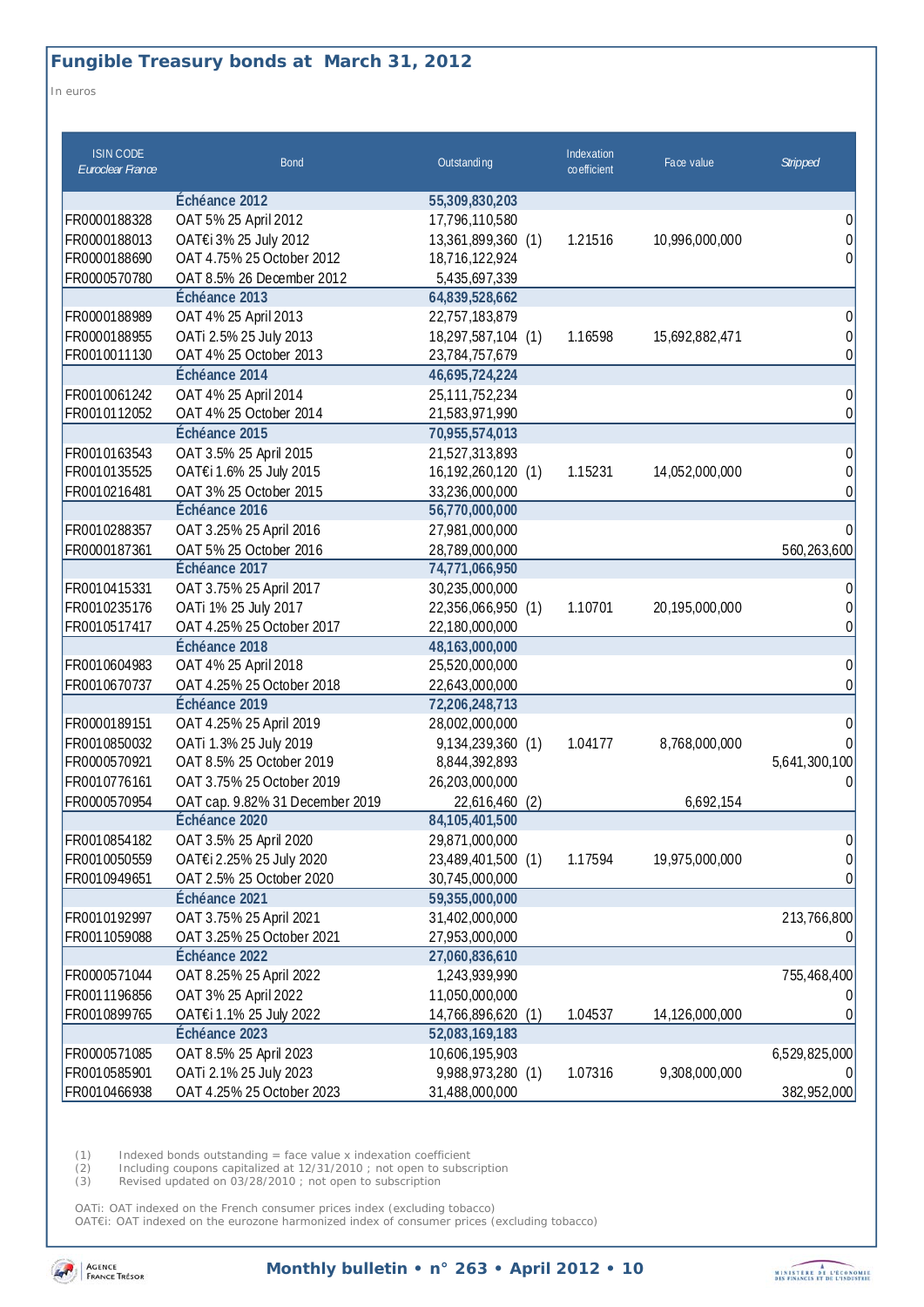*In euros* 

| <b>ISIN CODE</b><br>Euroclear France | <b>Bond</b>                   | Outstanding          | Indexation<br>co efficient | Face value    | Stripped       |
|--------------------------------------|-------------------------------|----------------------|----------------------------|---------------|----------------|
|                                      | Échéance 2025                 | 15,873,928,118       |                            |               |                |
| FR0000571150                         | OAT 6% 25 October 2025        | 15,873,928,118       |                            |               | 3,083,326,900  |
|                                      | Échéance 2026                 | 26,676,000,000       |                            |               |                |
| FR0010916924                         | OAT 3.5% 25 April 2026        | 26,676,000,000       |                            |               | 479,050,000    |
|                                      | Échéance 2027                 | 4,647,141,980        |                            |               |                |
| FR0011008705                         | OAT€i 1.85% 25 July 2027      | 4,647,141,980<br>(1) | 1.03018                    | 4,511,000,000 | 0              |
|                                      | Échéance 2028                 | 19,091,126           |                            |               |                |
| FR0000571226                         | OAT zero coupon 28 March 2028 | 19,091,126<br>(3)    |                            | 46,232,603    |                |
|                                      | Échéance 2029                 | 33,381,610,028       |                            |               |                |
| FR0000571218                         | OAT 5.5% 25 April 2029        | 24,265,880,458       |                            |               | 3,525,909,500  |
| FR0000186413                         | OATi 3.4% 25 July 2029        | 9,115,729,570 (1)    | 1.22340                    | 7,451,144,000 |                |
|                                      | Échéance 2032                 | 33,894,205,030       |                            |               |                |
| FR0000188799                         | OAT€i 3.15% 25 July 2032      | 11,162,882,430 (1)   | 1.19147                    | 9,369,000,000 | $\Omega$       |
| FR0000187635                         | OAT 5.75% 25 October 2032     | 22,731,322,600       |                            |               | 10,954,999,000 |
|                                      | Échéance 2035                 | 19,089,000,000       |                            |               |                |
| FR0010070060                         | OAT 4.75% 25 April 2035       | 19,089,000,000       |                            |               | 4,324,386,000  |
|                                      | Échéance 2038                 | 23,889,000,000       |                            |               |                |
| FR0010371401                         | OAT 4% 25 October 2038        | 23,889,000,000       |                            |               | 4,486,350,000  |
|                                      | Échéance 2040                 | 8,982,770,130        |                            |               |                |
| FR0010447367                         | OAT€i 1.8% 25 July 2040       | 8,982,770,130<br>(1) | 1.10367                    | 8,139,000,000 | 0              |
|                                      | Échéance 2041                 | 20,122,000,000       |                            |               |                |
| FR0010773192                         | OAT 4.5% 25 April 2041        | 20,122,000,000       |                            |               | 3,905,500,000  |
|                                      | Échéance 2055                 | 14,926,000,000       |                            |               |                |
| FR0010171975                         | OAT 4% 25 April 2055          | 14,926,000,000       |                            |               | 4,894,467,000  |
|                                      | Échéance 2060                 | 8,167,000,000        |                            |               |                |
| FR0010870956                         | OAT 4% 25 April 2060          | 8,167,000,000        |                            |               | 2,269,900,000  |

| Total fungible Treasury bonds | 921,983,126,470      |
|-------------------------------|----------------------|
| Stripped outstanding          | 52,007,464,300       |
| As a % of strippable bonds    | $5.8 \%$             |
| <b>Average maturity</b>       | 9 years and 252 days |

(1) Indexed bonds outstanding = face value x indexation coefficient

(2) Including coupons capitalized at 12/31/2010 ; not open to subscription

(3) Revised updated on 03/28/2010 ; not open to subscription

OATi: OAT indexed on the French consumer prices index (excluding tobacco)

OAT€i: OAT indexed on the eurozone harmonized index of consumer prices (excluding tobacco)



**Monthly bulletin • n° 263 • April 2012 • 11**